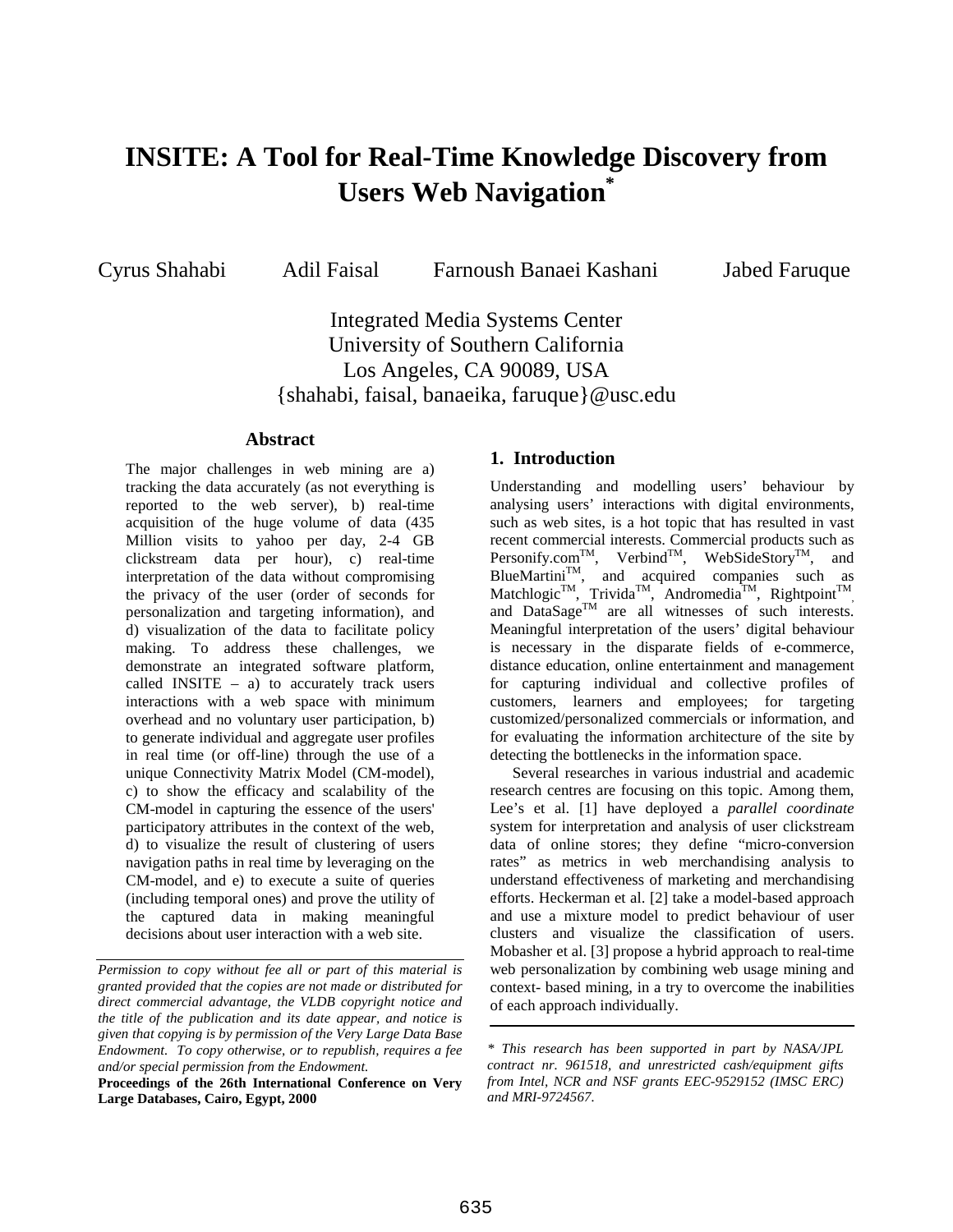With INSITE, we have developed a system for knowledge discovery from users web site navigation in a real-time, adaptive and scalable fashion. INSITE consists of the following layers: a) tracking of user interaction, b) acquisition of the data, c) analysis of the data (includes extraction of navigation paths and clustering of the paths), d) interpretation, and e) visualization of the result of analysis. Our system is novel because it demonstrates a) accurate, unobtrusive tracking of users navigation through a web site, b) real-time, scalable and adaptive clustering of navigation paths by leveraging on a new path/cluster model, and c) a role-based recommendation engine that allows the web site to react to the user in real time with customized information (e.g. target advertisement). In Section 2, we introduce the ideas behind the layers of INSITE. Section 3 discusses the features of INSITE that are demonstrated in this presentation. Finally, in Section 4 we present our conclusions.

#### **2. INSITE: Research Issues**

In this section we introduce three out of five layers of INSITE and describe the novel ideas behind each layer. The other two layers, acquisition and visualization, mostly involve implementation issues and are discussed in Section 3.

#### **2.1 Tracking**

Tracking is defined as following and recording user interactions with a web site. We keep track of both selected hyperlinks and visited pages. The major challenges in tracking are being accurate and unobtrusive.

As for accuracy, in [4] we proposed the utilization of an agent in the client side to detect and log user interactions in place and send the collected data to an agent server for further analysis. This approach enables us to track the exact time of user interactions. With serverside tracking, in contrast, we have to rely heavily on time approximations because profiler is located at the server, far away from client in the network. In addition, our agent reports visiting of cached pages (whether at the proxy or at the browser) to the server, which results in more accurate tracking as compared with what recorded at server logs. Finally, tracking is performed unobtrusively: no modification is needed to the browser and/or current HTTP, and no collaboration required from users.

#### **2.2 Analysis**

To make the analysis layer scalable, we need to cluster similar paths in order to reason about clusters as opposed to paths. There are a handful of clustering algorithms such as CLARANS[5], BIRCH[6], CLUDIS[7], and K-Means that we can use for this purpose. However, regardless of what clustering algorithm we choose, we have to model both path and cluster, and we have to define a distance function to quantify similarity between paths and clusters. In [8], we introduced a unique model to represent both paths and clusters denoted as *Connectivity Matrix Model (CM-Model).* Via this model, we represent a path/cluster by a set of matrices, each representing a spatial or temporal navigational attribute of the path/cluster. The attributes we are considering in our system are Hit, Sequence, Time and Frequency. The choice of attribute is application-dependent and our model is open to deployment of any other suitable attribute. We aggregate each attribute of the path/cluster into its corresponding matrix in the CM-Model of the path/cluster. Moreover, we introduced a new similarity measure in [4], which suffers from overestimating the similarity between two paths. This is due to the fact that the base sub-paths of the two compared paths that are used for computing their inner product are not orthogonal. To overcome this problem, we have proposed a new similarity measure termed *Vector Angel (VA)*. To find out how similar a path is to a cluster in context of each specific attribute, we consider the corresponding matrices of the attribute in their CM-Models as two vectors, and find the angle between these two vectors:

$$
VA(\vec{u}, \vec{v}) = Cos < \vec{u}, \vec{v} > = \frac{\vec{u} \cdot \vec{v}}{|\vec{u}||\vec{v}|}
$$

The smaller the value of VA, the more similar the path to the cluster. The final distance between a path and a cluster is computed as the weighted average of VA values over all the attributes. Note that although we are still using the inner product of vectors to define this new similarity measure, the base vectors (unit vectors) are now orthogonal. To be able to make real-time decisions, it is possible to treat the similarity measure as Member Probability (MP), which denotes the probability of a path belonging to a cluster.

Another challenging question with clustering is that should we update the clusters as new paths become available (i.e. more users visit the site)? While updating the clusters makes them adaptive to user behaviour changes, it increases the time complexity of the clustering process drastically. One approach is to apply the clustering algorithm periodically to regenerate or update the existing clusters. In popular web sites such as Yahoo, with Terra-bytes of logged data, this approach will be non-affordably costly. As an alternative, we might be able to cluster the paths in a dynamic manner as follows. When a new path is extracted, its model is compared with current model of all clusters and will be assigned to the closest one. If the new path is not close enough to any cluster, a new cluster is generated with the same model as the path. Once the new path is assigned to its cluster, we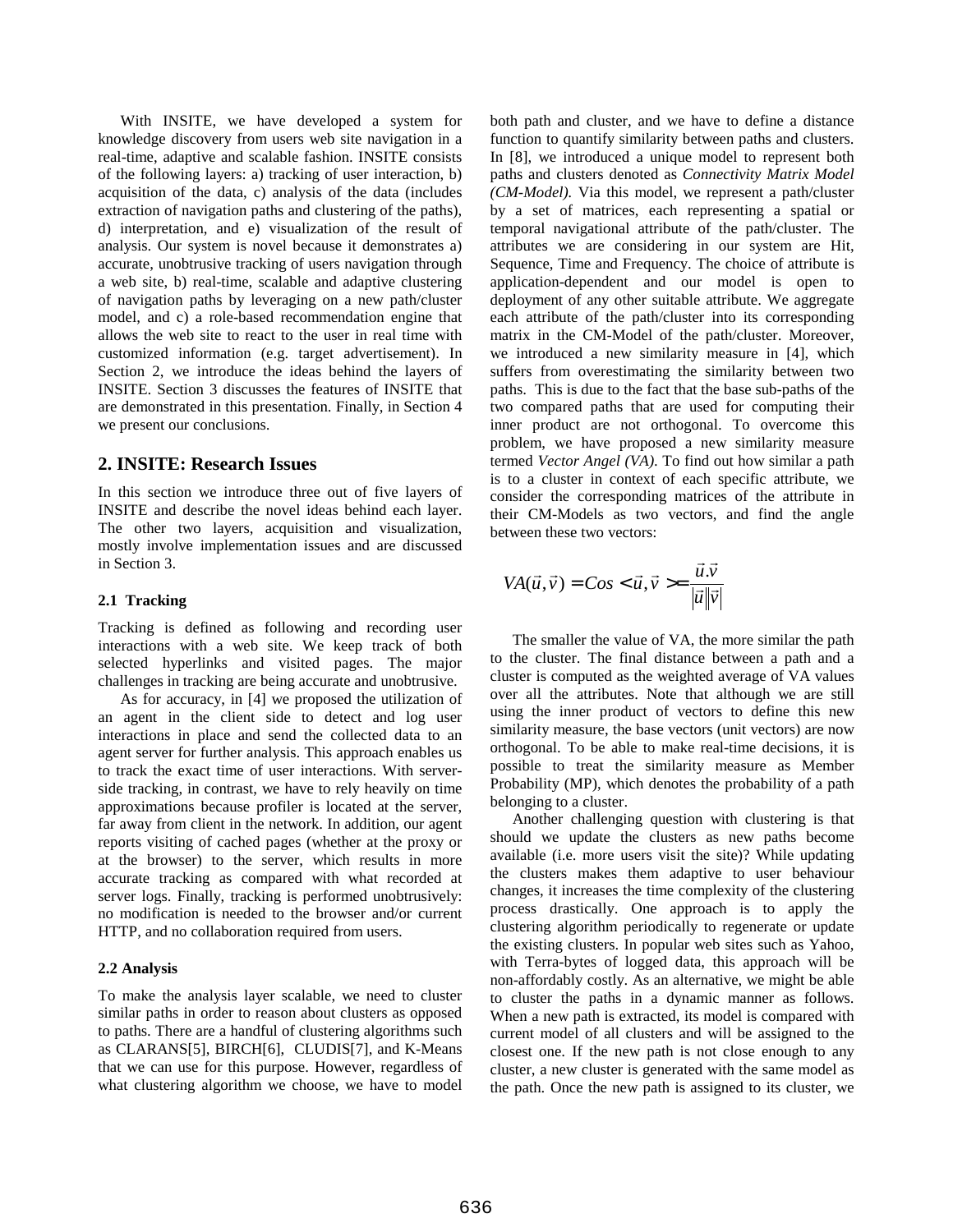use the path attributes represented by the path CM-Model to update the cluster attributes in the cluster CM-Model dynamically. Thus, the cluster model will reflect both the attributes of the newly added path as well as those of the old paths that had already joined that cluster. This second approach has been implemented within INSITE and will be demonstrated.

## **2. 3 Interpretation**

In [9], we defined a methodology to measure the correlation between the structure of the web site and the user profile by borrowing the concept of channel mutual information from the field of *Information theory*. If there is a strong correlation of the users personal profile with his/ her navigation path, we can statistically predict the answer of the user to a given question (i.e. predict the users behaviour in a certain context) from his/ her interaction with the web site. With INSITE, the soft memberships of the users' paths to the clusters (computed as member probability, MP, in Section 2.2) help generate a footprint for the user in real time. The footprint consists of the clusters that the user may belong to with certain probabilities. By associating each cluster with a set of users' behavioural characteristics with certain probabilities we can predict the behaviour of the user. If the user path belongs to cluster C1 with probability p1 (dynamic, determined in real time), and if anyone associated with cluster C1 is supposed to belong to a certain behavioural group (static, determined in training session) with probability p2, then the user is playing the particular role with a probability of p1 x p2. Thus, the role of the user can be extracted without compromising his/ her privacy. Note that if the same user plays different roles at different times s/he will be clustered into different clusters. This is unlike the approach taken by cookies, which generates static profiles of the users.

# **3. INSITE: Implementation issues**

# **3.1 Tracking**

To make a web site trackable by INSITE, we should embed the INSITE applet agent in each page of the web site. The embedding procedure itself is automated. The agent can be embedded in the dynamic pages by minor modification to the script code and can also be automated. Here, we shall demonstrate tracking of static pages only.

Whenever a visitor views a page, the agent is downloaded in the client machine. Whenever the visitor stops viewing the page (switch to another one or closes the window), the agent sends a single line of text to a java server. Irrespective of where the page is retrieved from (web server, cache or proxy), the agent tracks the page the user is viewing. Agent uses TCP socket to communicate with the server. The agent records the viewing time and the time stamp (of visitation) associated with each page. Each page is identified by a unique combination of its own id and the id of the context to which it belongs. Each user is identified by the host name of the machine s/he is using. For scalability, the server should not be executed in the same machine as the web server. The server buffers the data and periodically stores it in the database as the INSITE log. INSITE tracking is already deployed in three public web sites (digimuse.usc.edu, www.ascusc.org/jcmc/, www.bluesincolor.com). The complete functionality of the INSITE tracking (from user navigation to INSITE log generation and storage) is demonstrated.

## **3.2 Acquisition**

The INSITE log is periodically read into the database. The data is sorted first by host name and then by the timestamp of each entry. Paths are time delimited i.e. two consecutive entries from the same host that are separated by a certain threshold in time indicates the beginning of a new path. Paths are thus readily extractable from the sorted data. Each path goes through a transformation filter [10] that yields the CM-Model of the path. We demonstrate the real time extraction of the CM-Models of the paths from the INSITE log (generated by live navigation of a web site).

## **3.3 Analysis**

Each path is then subjected to a dynamic clustering algorithm that decides the soft membership of the path. Each cluster is represented by a unique CM-Model. We are now testing a number of distance functions to choose the best similarity measure between the CM-Models of a path and a cluster. Experimental validation of the dynamic clustering technique is also underway. However, our preliminary results prove our approach to be very effective in handling the paths and finding their membership to the clusters in real time [10]. Once the membership of a path is decided, the CM-Model of the path updates the CM-Model of the cluster. It also updates the footprint of the user with the id of the cluster with which s/he has been associated. Since a cluster represents certain behaviour, the weighted update of the cluster helps capture the finer changes in a users behaviour (role) within the larger context of the cluster. A persistent, new behaviour from the users gives birth to new clusters. By keeping periodic snapshots of the clusters, we can capture the gradual changes in user behaviour. The database is kept current with the updated CM-Models of the clusters. Due to the very finite number of clusters and the sparse nature of the matrices in the CM-Models, most of the data is kept in memory and does not degrade the performance of the dynamic clustering technique noticeably. We demonstrate the dynamic clustering of the paths and also